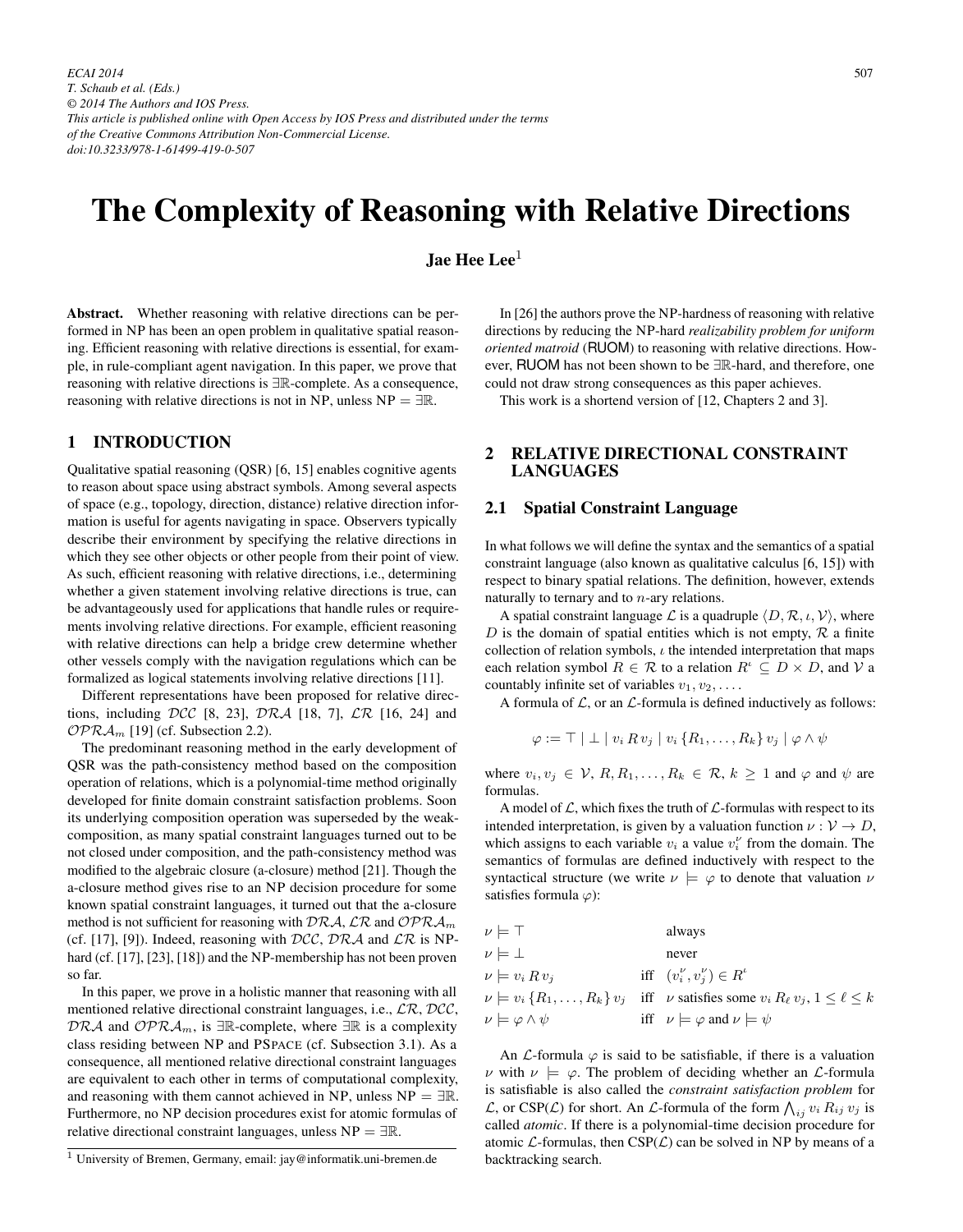

Figure 1:  $\mathcal{LR}$ ,  $\mathcal{DRA}$ ,  $\mathcal{DCC}$  and  $\mathcal{OPRA}_m$  relations.

#### 2.2 Relative Directional Constraint Languages

A *relative directional constraint language* is a spatial constraint language whose relation symbols stand for relative directions. In this subsection, we present four different relative directional constraint languages.

The most elementary language for relative directional relations is called  $\mathcal{LR}$  [16, 24] (see Figure 1a). The relations of  $\mathcal{LR}$  are defined based on a reference system generated by a directed line connecting two points. The position of a third point is then categorized as to be either left or right of the line (*l*, *r*), or on 5 different segments of the reference line (*f*, *e*, *i*, *s*, *b*). Two additional relations *dou* and *tri* describe degenerate cases where the first two points coincide; *dou* holds if the third point does not coincide with them, and *tri* holds if all three points coincide.

The spatial constraint language  $\mathcal{DRA}$  [18, 7] has as its basic entities dipoles. A dipole  $A$  is an oriented line segment which is given by a start point  $s_A$  and an end point  $e_A$  (cp. Figure 1b). A  $DRA$ relation<sup>2</sup> between two dipoles is a quadruple of  $\mathcal{LR}$  relations that hold between a dipole and the start and the end point of the other. In Figure 1b the start point  $s_B$  and the end point  $e_B$  of dipole B is respectively to the right and to the left of dipole A resulting in  $\mathcal{LR}$ relations *r* and *l*, respectively. In the same way, we obtain *r* and *l* for the two  $\mathcal{LR}$  relations that hold between  $s_A$  and  $B$ , and between  $e_A$ and B, respectively. A DRA relation records this information as *rlll* in the order the  $\mathcal{LR}$  relations are presented.

The double cross calculus  $DCC$  [8, 23] can be regarded as a refinement of the  $\mathcal{LR}$ . In  $\mathcal{DCC}$  the left and right plane of the reference line are further refined by two orthogonal lines passing through the reference points, which is meaningful from a cognitive point of view [8]. The refined relations are illustrated in Figure 1c.

 $\mathcal{OPRA}_m$  [19] is based on the domain  $\mathbb{R}^2 \times [0, 2\pi)$  of oriented points. Half-lines and angular sectors are instantiated to describe the position of one oriented point as seen from another. The relations of OPR $\mathcal{A}_m$  are defined with respect to a granularity parameter m that determines how many sectors are used  $\left(\mathcal{OPRA}_m\right)$  uses m lines to divide the full circle evenly, giving  $2m$  angular sectors and  $2m$ half-lines). Figure 1d presents an example of an  $\mathcal{OPRA}_2$  relation  $m\angle^{\frac{1}{7}}$ . In the example, *B* is located in sector 7 as seen from *A*, which, in turn, is located in sector 1 as seen from B. Symbol  $m\angle^1_7$  is used<br>to denote this relation. In the degenerate case, where points A and B to denote this relation. In the degenerate case, where points  $A$  and  $B$ coincide, the sector  $i$  of  $A$  to which point  $B$  is oriented determines the relation and this is denoted by  $m\angle i$  (cp. Figure 1e).

# 3 COMPUTATIONAL COMPLEXITY

In this section we prove the <sup>∃</sup>R-completeness of reasoning with relative directional constraint languages. After introducing oriented matroids and its realizability problem (ROM) which is <sup>∃</sup>R-complete, we reduce ROM to each of the relative directional constraint languages introduced in this paper, i.e.,  $\mathcal{LR}$ ,  $\mathcal{DCC}$ ,  $\mathcal{DRA}$  and  $\mathcal{OPRA}_m$ .

# 3.1 The Complexity Class <sup>∃</sup><sup>R</sup>

The complexity class <sup>∃</sup><sup>R</sup> was first introduced in [22] to capture several well known problems which are equivalent to the existential theory of the reals.

Definition 1. *The existential theory of the reals* is the set of true sentences of the form  $\exists x_1 \ldots \exists x_n \phi(x_1,\ldots,x_n)$ , where  $\phi(x)$  is a quantifier-free Boolean formula over polynomial equations or inequalities (i.e.,  $f(x_1,...,x_n) < 0$ ,  $g(x_1,...,x_n) \leq 0$  or  $h(x_1,...,x_n)=0$ , f, g, h being polynomials). Here, the polynomials have rational coefficients and each variable  $x_i$  ranges over  $\mathbb R$ .

The decision problem for the existential theory of the reals (ETR) is the problem of deciding if a given sentence in the existential theory of the reals is true.

**Definition 2** (The complexity class  $\exists \mathbb{R}$ ). The complexity class  $\exists \mathbb{R}$  is the class of all problems that are polynomial-time reducible to ETR. A computational problem is said to be <sup>∃</sup>R*-hard*, if every problem in <sup>∃</sup><sup>R</sup> can be reduced to it by a polynomial-time reduction. A computational problem is said to be <sup>∃</sup>R*-complete*, if it is <sup>∃</sup>R-hard and belongs to ∃R.

Many computational problems are identified as <sup>∃</sup>R-complete (e.g., stretchability of simple pseudoline arrangement, the algorithmic Steinitz problem, intersection graphs of line segments, topological inference with convexity). For more details we refer to [22].

<sup>∃</sup>R-complete problems are hard to solve as the following theorem states.

## Theorem 3. NP ⊆ ∃R ⊆ PSPACE

*Proof.* The first inclusion NP  $\subseteq \exists \mathbb{R}$  is easy to show, see for example [3]. However, the other inclusion  $\exists \mathbb{R} \subseteq \text{PSPACE}$  requires advanced knowledge in real algebraic geometry and is proved in [5].  $\square$ 

Whether NP  $\supseteq \exists \mathbb{R}$  or  $\exists \mathbb{R} \supseteq \mathbb{P}$  SPACE could not be shown so far and is an open problem.

#### 3.2 Oriented Matroids

Oriented matroids [4] can be considered as combinatorial generalizations of spatial arrangements. They provide a broad model to describe information about relative positions geometrically (Definition 4) and purely combinatorially (Definition 6). Oriented matroids can be axiomatized in several ways. From the different axiomatizations of oriented matroids, we will choose the axiomatization using the notion of *chirotopes*, which captures the aspect of relative directions. Furthermore, we will restrict ourself to chirotopes with respect to the 3-dimensional vector space. Therefore the oriented matroids dealt hereafter are of rank 3, if the rank is not mentioned explicitly.

The following definition introduces oriented matroids as a mathematical object extracted from a vector configuration. Note that a *vector configuration* in  $\mathbb{R}^3$  is a finite sequence of vectors in  $\mathbb{R}^3$  that span  $\mathbb{R}^3$ .

<sup>&</sup>lt;sup>2</sup> In this paper by DRA we refer to the refined version  $\mathcal{DRA}_f$  in [7].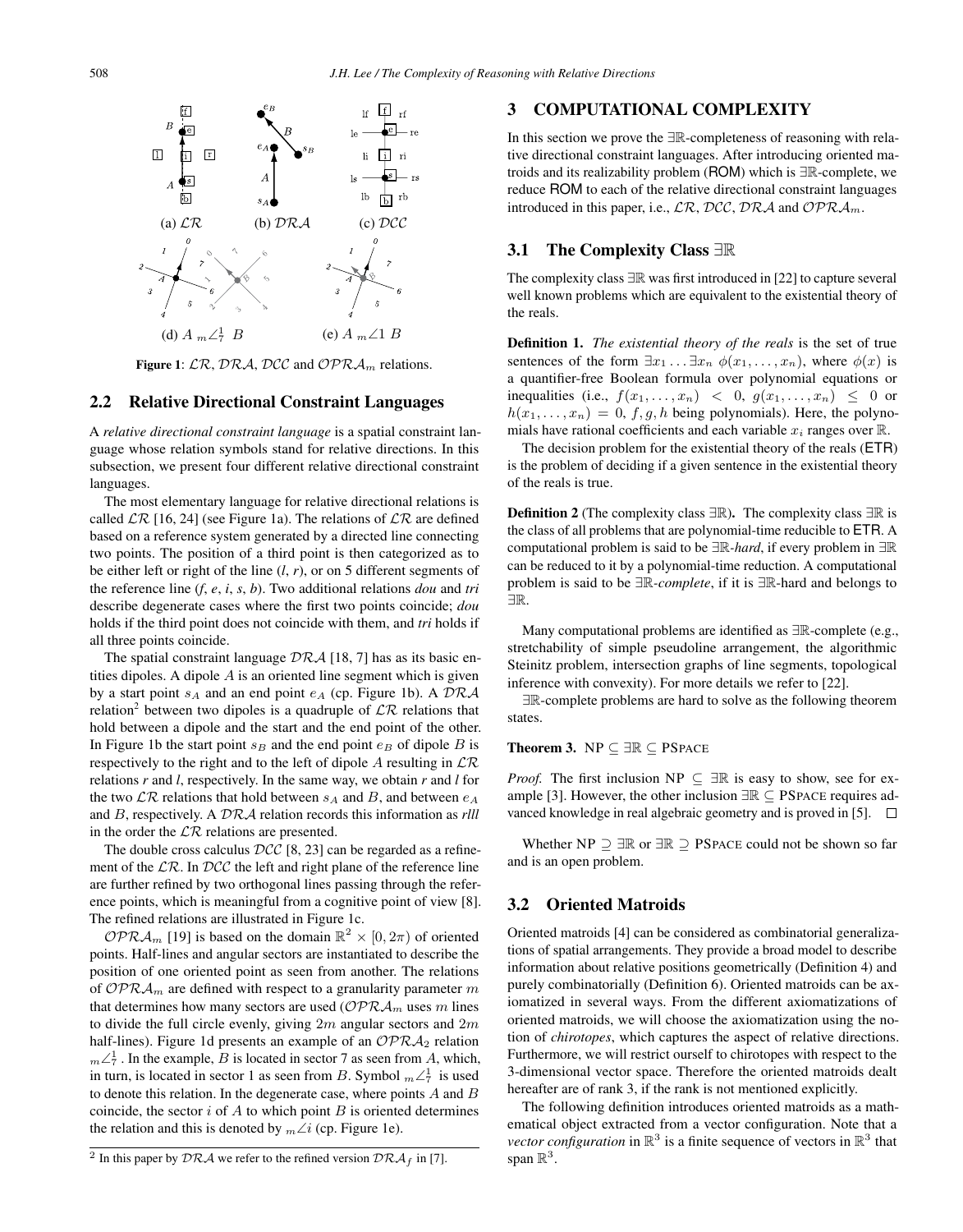Definition 4 (Oriented matroid of a vector configuration). Let  $V = (v_1, \ldots, v_n)$  be a finite vector configuration in  $\mathbb{R}^3$ , sgn:  $\mathbb{R} \rightarrow \{-1, 0, 1\}$  a function that returns the sign of its argument, and  $\det(v_{i_1}, v_{i_2}, v_{i_3})$  the determinant of a 3 × 3 matrix having  $v_{i_1}, v_{i_2}, v_{i_3}$  as its column vectors. The *oriented matroid* of V is  $v_{i_1}, v_{i_2}, v_{i_3}$  as its column vectors. The *oriented matroid* of V is<br>
given by the man  $\chi \sim 1.2$  and  $v_{i_1}^3 \rightarrow 1.1$  0.11  $(i_1, i_2, i_3)$ given by the map  $\chi_V : \{1, 2, ..., n\}^3 \to \{-1, 0, 1\}$ ,  $(i_1, i_2, i_3) \mapsto$ <br>son(det(*i*)  $(i_1, i_2, i_3)$  which is called the *chiratone* of V. The man  $sgn(\det(v_{i_1}, v_{i_2}, v_{i_3}))$  which is called the *chirotope* of V. The map  $\chi_V$  records for each vector triple the information about whether it consists of linearly dependent vectors, a positively oriented basis of  $\mathbb{R}^3$ , or a negatively oriented basis of  $\mathbb{R}^3$  (0, 1, -1, respectively).

**Example 5.** The oriented matroid of  $V = (v_1, v_2, v_3)$  with  $v_1 = (1, 0, 0)^T$ ,  $v_2 = (0, 1, 0)^T$ ,  $v_3 = (0, 0, 1)^T$  is the map  $\chi_V : \{1, 2, 3\}^3 \to \{-1, 0, 1\}$  with  $\chi_V (1, 2, 3) = \chi_V (2, 3, 1) =$  $\chi_V(3, 1, 2) = 1$  and  $\chi_V(2, 1, 3) = \chi_V(1, 3, 2) = \chi_V(3, 2, 1) =$  $-1$ . All other triples from  $\{1, 2, 3\}^3$  represent linearly dependent vector triples, and thus map to 0.

The preceding definition of oriented matroid has an underlying vector configuration. By contrast, we axiomatize in the following oriented matroids as purely combinatorial objects decoupled from a vector configuration.

**Definition 6** (Oriented matroid). An *oriented matroid* on  $E =$  $\{1, 2, \ldots, n\}$  with  $n \geq 3$  is a map given by  $\chi : E^3 \longrightarrow \{-1, 0, 1\},$ called a *chirotope*, which satisfies the following three axioms:

(C1)  $\chi$  is not identically zero.

(C2)  $\chi$  is alternating, i.e.,  $\chi(i_{\sigma(1)}, i_{\sigma(2)}, i_{\sigma(3)})$  $sign(\sigma)\chi(i_1, i_2, i_3)$  for all  $i_1, i_2, i_3 \in E$  and every permutation  $\sigma$  on  $\{1, 2, 3\}$ , where sign( $\sigma$ ) stands for the signature of a permutation  $\sigma$ .

(C3) For all  $i_1, i_2, i_3, j_1, j_2, j_3 \in E$  such that  $\chi(j_1, i_2, i_3)$ .  $\chi(i_1, j_2, j_3) \geq 0, \chi(j_2, i_2, i_3) \cdot \chi(j_1, i_1, j_3) \geq 0, \chi(j_3, i_2, i_3)$ .  $\chi(j_1, j_2, i_1) \geq 0$  we have  $\chi(i_1, i_2, i_3) \cdot \chi(j_1, j_2, j_3) \geq 0$ .

We note that axiom (C2) implies  $\chi(i_1, i_2, i_3)=0$  if two of three arguments coincide. We also note that an oriented matroid  $\chi_V$  of a vector configuration  $V$  as defined in Definition 4 is an oriented matroid on  $E$ , where  $E$  is the index set of  $V$ .

**Example 7.** The map  $\chi : \{1, 2, 3\}^3 \to \{-1, 0, 1\}$  defined by  $\chi(1, 2, 3) = \chi(2, 3, 1) = \chi(3, 1, 2) = 1$  and  $\chi(2, 1, 3) =$  $\chi(1,3,2) = \chi(3,2,1) = -1$ , where all other triples from  $\{1,2,3\}^3$ are mapped to 0, satisfies all three axioms in Definition 6.

Now that there is the definition of oriented matroid that is of a purely combinatorial nature, one can ask the following question:

Given an oriented matroid  $\chi$  on  $E = \{1, \ldots, n\}$ , is there a vector configuration  $V = (v_1, \ldots, v_n)$  whose vectors span  $\mathbb{R}^3$ , such that V is a *realization* of  $\chi$ , in other words,  $\chi_V$  is equal to  $\chi$ ?

To exemplify this question, consider the oriented matroid from Example 7. We observe that the triple  $(v_1, v_2, v_3)$  of vectors  $v_1$  =  $(1, 0, 0)^T$ ,  $v_2 = (0, 1, 0)^T$ ,  $v_3 = (0, 0, 1)^T$  is a realization of  $\chi$ , since  $\chi(i, j, k)$  = sgn(det( $v_i, v_j, v_k$ )) =  $\chi_V(i, j, k)$  for all  $i, j, k \in \{1, 2, 3\}$ . The aforementioned problem is the so-called *realizability problem for oriented matroids* (ROM) and is equivalent to the pseudoline stretchability problem which is <sup>∃</sup>R-complete [25, 22].

## 3.3 <sup>∃</sup>R-Completeness of Reasoning with Relative Directions

Now we establish a connection between oriented matroids and relative direction relations. This allows us to reduce the <sup>∃</sup>R-complete problem



Figure 3: The connection between a vector configuration and a point configuration in the plane.

ROM to reasoning with relative directional constraint languages. As vector configurations are closely related to oriented matroids, we will first establish a connection between vector configurations in  $\mathbb{R}^3$ and point configurations in the plane. Then we will apply the same concept used for the connection between vector configurations and point configurations to the connection between oriented matroids and relative direction relations. The following example illustrates the connection between a vector configuration and *left*/*right* relations for points in the plane.

**Example 8.** Consider the projection  $f : (x, y, z) \mapsto 1/z(x, y, z)$ shown in Figure 3, which identifies vectors  $v_1, v_2, v_3$  with vectors  $v'_1, v'_2, v'_3$  in the plane  $\{(x, y, z) \in \mathbb{R}^3 \mid z = 1\}$ . Since vectors  $v_1, v_2, v_3$  form a positively oriented basis of  $\mathbb{R}^3$  (i.e. tors  $v_1, v_2, v_3$  form a positively oriented basis of  $\mathbb{R}^3$  (i.e.,  $\det(v_1, v_2, v_3) = 1$ ,  $v_3$  is to the *left* of the directed line from  $v_1$  to  $v_2$ . to  $v'_2$ .

In Example 8, establishing the connection between a vector configuration in  $\mathbb{R}^3$  and *left/right* relations for points in a plane was possible, due to the fact that all vectors are on one side of the XY -plane. Acyclic vector configurations assume this very property of vectors:

**Definition 9.** A vector configuration  $V = (v_1, \ldots, v_n)$  in  $\mathbb{R}^3$  is said to be *acyclic*, if the vectors from V are entirely contained in an open half-space induced by a plane, i.e., there is a linear map  $f : \mathbb{R}^3 \to \mathbb{R}$ , such that  $f(v_i) > 0$  for all  $i = 1, \ldots, n$ .

Given an acyclic vector configuration we can project the vectors  $v_i$ ,  $i = 1, ..., n$  to points in an affine plane  $\mathbb{A}^2$  defined by  $\mathbb{A}^2 := \left\{ x \in \mathbb{R}^3 \mid f(x) = 1 \right\}$ , where we associate each vector  $v_i$ ,  $i = 1$  $i = 1, \ldots, n$  with the point  $1/f(v_i) \cdot v_i \in \mathbb{A}^2$ .

Theorem 11 characterizes a necessary condition for a vector configuration to be acyclic, which is useful for enforcing acyclicity of a vector configuration. Hereafter, we will regard  $V$  both as a vector configuration and as a set that consists of the vectors in the vector configuration. Furthermore,  $v^*$  and  $v^{**}$  will denote two linearly independent vectors from V, and  $V_1^+, V_1^-, V_2^+, V_2^-, V_3^+, V_3^-$  are sets defined as

$$
V_1^+ := \{ v \in V \mid v = tv^* \text{ for a } t \in \mathbb{R}, t > 0 \}
$$
  
\n
$$
V_1^- := \{ v \in V \mid v = tv^* \text{ for a } t \in \mathbb{R}, t < 0 \}
$$
  
\n
$$
V_2^+ := \{ v \in V \mid v = t_1v^* + t_2v^{**} \text{ for } t_1, t_2 \in \mathbb{R}, t_2 > 0 \}
$$
  
\n
$$
V_2^- := \{ v \in V \mid v = t_1v^* + t_2v^{**} \text{ for } t_1, t_2 \in \mathbb{R}, t_2 < 0 \}
$$
  
\n
$$
V_3^+ := \{ v \in V \mid \det(v^*, v^{**}, v) > 0 \}
$$
  
\n
$$
V_3^- := \{ v \in V \mid \det(v^*, v^{**}, v) < 0 \}.
$$

**Lemma 10.**  $V_1^+, V_1^-, V_2^+, V_2^-, V_3^+, V_3^-$  are pairwise disjoint, and initially exponentive  $i e^{-V} - V_1^+ \cup V_2^- \cup V_3^+ \cup V_4^- \cup V_5^- \cup V_6^+ \cup V_7^$ *jointly exhaustive, i.e.,*  $V = V_1^+ \cup V_1^- \cup V_2^+ \cup V_2^- \cup V_3^+ \cup V_3^-$ .

*Proof.* By definition  $V_i^+$  and  $V_i^-$  are disjoint for  $i = 1, 2, 3$ . Then given a vector  $v_i \in V$  it is from one of the pairwise disjoint given a vector  $v \in V$ , it is from one of the pairwise disjoint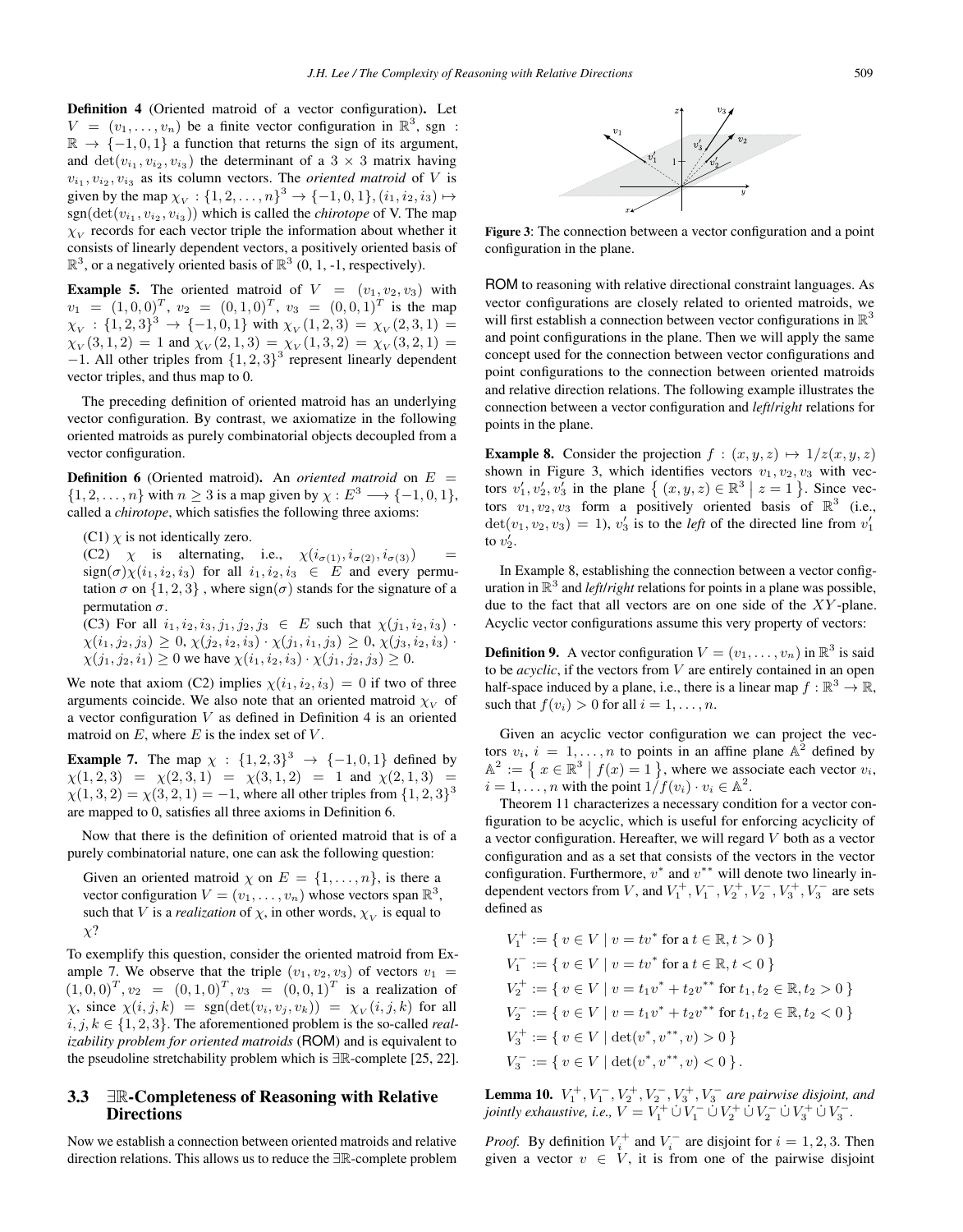

(a) The vector configuration is cyclic.

(b) By switching the (c) By switching the (d) By switching the (e) The vector config- (f) The corresponding sign of  $v_3$ , we move sign of  $v_5$ , we move sign of  $v_4$ , we move uration is acyclic due point configuration in  $v_2$  from  $V_0^-$  to  $V_0^+$ .  $v_4$  from  $V_0^-$  to  $V_0^+$ . to Theorem 11 the affine plane  $\mathbb{A}^2$ .  $v_3$  from  $V_3^-$  to  $V_3^+$ .

 $v_5$  from  $V_2^-$  to  $V_2^+$ .  $v_4$  from  $V_1^-$  to  $V_1^+$ .





to Theorem 11

the affine plane  $\mathbb{A}^2$ .



sets 
$$
V \cap \text{span}(v^*)
$$
 (=  $V_1^+$   $\dot{\cup} V_1^-$ ,  $V \cap \text{span}(v^*, v^{**}) \setminus \text{span}(v^*)$   
(=  $V_2^+$   $\dot{\cup} V_2^-$ ), or  $V \cap \mathbb{R}^3 \setminus \text{span}(v^*, v^{**})$  (=  $V_3^+$   $\dot{\cup} V_3^-$ )

**Theorem 11.** *V* is acyclic, if  $V = V_1^+ \cup V_2^+ \cup V_3^+$ .

*Proof.* Let  $v^{***} \in V_3^+$ . Note that  $V_3^+$  is not empty, because V spans  $\mathbb{R}^3$ . Let  $v^* \times v^{**}$  be the vector product of  $v^*$  and  $v^{**}$  thus  $(v^* \times v^*)$  $\mathbb{R}^3$ . Let  $v^* \times v^{**}$  be the vector product of  $v^*$  and  $v^{**}$ , thus  $(v^* \times v^*)$  $(v^{**})^T v = \det(v^*, v^{**}, v)$ . We define a linear map  $f : \mathbb{R}^3 \to \mathbb{R}$  with

$$
f(v) = (v^* + \alpha (v^* \times v^{**}) + \beta (v^* \times v^{**}))^T v,
$$

where  $\alpha$  and  $\beta$  are real numbers with the properties  $v^{*T}v + \alpha(v^* \times v^{**})$ <br>  $v^{**}$ ,  $T_{v_1} \geq 0$  for all  $v_i \in V^+$  and  $v^{*T}v + \alpha(v^* \times v^{**})$ ,  $T_{v_1}$  $v^{***}Tv > 0$  for all  $v \in V_2^+$  and  $v^{*T}v + \alpha(v^* \times v^{***})Tv + \beta(v^* \times v^{**})Tv$  +  $\beta(v^* \times v^{**})^T v > 0$  for all  $v \in V_3^+$ . Such  $\alpha$  and  $\beta$  exist, be-<br>cause  $(v^* \times v^{***})^T v = \det(v^* v^{***}) v > 0$  for all  $v \in V_3^+$  and cause  $(v^* \times v^{***})^T v = \det(v^*, v^{***}, v) < 0$  for all  $v \in V_2^+$  and  $(v^* \times v^{**})^T v = \det(v^*, v^{**}, v) > 0$  for all  $v \in V_2^+$  $(v^* \times v^{**})^T v = \det(v^*, v^{**}, v) > 0$  for all  $v \in V_3^+$ .<br>Then for all  $v \in V^+$   $f(v) = v^{*T}v > 0$  and for

Then, for all  $v \in V_1^+ : f(v) = v^{*T}v > 0$ , and for all  $v \in V_2^+ : v = v^{*T}v + o(v^* \times v^{***})^T v > 0$  and for all  $v \in V^+ : f(v) = 0$  $f(v) = v^{*T}v + \alpha(v^{*} \times v^{***})^{T}v > 0$  and for all  $v \in V_3^+ : f(v) =$ <br> $v^{*T}v + \alpha(v^{*} \times v^{**})^{T}v + \beta(v^{*} \times v^{**})^{T}v > 0$ . Thus  $f(v) > 0$  for  $v^{*T}v + \alpha(v^* \times v^{***})^T v + \beta(v^* \times v^{**})^T v > 0.$  Thus  $f(v) > 0$  for all  $v \in V^+ \cup V^+ \cup V^+$ all  $v \in V_1^+ \cup V_2^+ \cup V_3^+.$ 

Based on Theorem 11 we can devise a procedure for enforcing acyclicity of a vector configuration exclusively by changing the signs of vectors. An example is illustrated in Figure 2.

**Input:** A vector configuration  $V = (v_1, \ldots, v_n)$ .

**Output:** An acyclic vector configuration obtained from  $V$  by switching the signs of vectors from V

#### <sup>1</sup> begin

```
2 v^* \leftarrow 0, v^{**} \leftarrow 0, v^{***} \leftarrow 0<br>3 Choose i, i, k \in \{1, ..., n\}Choose i, j, k \in \{1, \ldots, n\} such that \det(v_i, v_j, v_k) \neq 0and set v^* \leftarrow v_i and v^{**} \leftarrow v_j4 foreach i \in \{1, ..., n\} do<br>5 foreach i f det(v^*, v^{**}, v_i) < 05 if det(v^*, v^{**}, v_i) < 0 then v_i \leftarrow -v_i<br>6 foreach i \in \{1, ..., n\} do
 6 foreach i \in \{1, ..., n\} do<br>7 if \det(v^*, v^{**}, v_i) > 07 if det(v^*, v^{**}, v_i) > 0 then v^{***} \leftarrow v_i<br>8 foreach i \in \{1, ..., n\} do
 8 foreach i \in \{1, ..., n\} do<br>9 f det(v^*, v^{**}, v_i) = 0if det(v^*, v^{**}, v_i) = 0 and det(v^*, v_i, v^{***}) < 0 then
              v_i \leftarrow -v_i10 foreach i \in \{1, ..., n\} do<br>
11 if det(v^*, v^{**}, v_i) = 0if det(v^*, v^{**}, v_i) = 0 and det(v^*, v_i, v^{***}) = 0 and
                 det(v_i, v^{**}, v^{***}) < 0 then v_i \leftarrow -v_i12 return V
```


Function EnforceAcycVC implements an  $O(n^3)$  algorithm for enforcing acyclicity of a vector configuration based on the idea presented in Figure 2. EnforceAcycVC moves all vectors in sets  $V_1^-, V_2^-, V_3^-$ <br>to sets  $V_1^+$ ,  $V_1^+$ ,  $V_2^+$  such that the resulting vector configuration is to sets  $V_1^+, V_2^+, V_3^+$  such that the resulting vector configuration is

acyclic according to Theorem 11. This is done exclusively by changing the signs of vectors to allow for applying the underlying concept to oriented matroid setting (cf. Function EnforceAcycOM). In the following we will prove the correctness of EnforceAcycVC.

The following lemmas show that Function EnforceAcycVC detects vectors in  $V_1^-$ ,  $V_2^-$ , and  $V_3^-$  by testing the signs of determinant expressions.

**Lemma 12.** Let  $v \in V$ . Then  $v \in V_3^-$ , if and only if  $det(v^* v^{**} v) < 0$  $\det(v^*, v^{**}, v) < 0.$ 

*Proof.* The proof follows immediately from the definition of  $V_3^-$ .

For the next two lemmas we note that if  $V_3^-$  is empty, then  $V_3^+$  is tempty otherwise V would not span  $\mathbb{R}^3$ not empty, otherwise V would not span  $\mathbb{R}^3$ .

**Lemma 13.** *Let*  $V_3^-$  *be empty and*  $v^{***} \in V_3^+$ *. Let*  $v \in V$ *. Then*<br> $v \in V^-$  *if and only if dot*  $(v^*, v^{**}, v) = 0$  and dot  $(v^*, v^{***}) > 0$  $v \in V_2^-$ , if and only if  $\det(v^*, v^{**}, v) = 0$  and  $\det(v^*, v, v^{***}) < 0$ .

*Proof.* If  $v \in V_2^-$ , then there are  $t_1, t_2 \in \mathbb{R}, t_2 < 0$  such that  $v = t_1v^* + t_2v^{**}$ . Thus  $det(v^* v^{**} v) = 0$ 0, such that  $v = t_1v^* + t_2v^{**}$ . Thus  $det(v^*, v^{**}, v) =$  $t_1 \det(v^*, v^{**}, v^*) + t_2 \det(v^*, v^{**}, v^{**}) = 0$ . Furthermore,  $\det(v^*, v, v^{***}) = t_1 \det(v^*, v^*, v^{***}) + t_2 \det(v^*, v^{**}, v^{***}) =$  $t_2 \det(v^*, v^{**}, v^{***}) < 0.$ 

For the other direction of the proof, we note that  $det(v^*, v^{**}, v) =$ 0 is a necessary condition for v to be in  $V_2^-$ , since it would otherwise be in  $V_3^+$ . Now assume that  $\det(v^*, v^{**}, v) = 0$  and  $\det(v^*, v^{**}, v) = 0$  and  $v \notin V^-$ . Then  $v \in V^+ \cup V^- \cup V^+$ det $(v^*, v, v^{**}) < 0$  and  $v \notin V_2^-$ . Then  $v \in V_1^+ \cup V_1^- \cup V_2^+$ ,<br>i.e., there are t,  $t_0 \in \mathbb{R}$ ,  $(t_1, t_0) \neq (0, 0)$  and  $t_0 > 0$ , such that i.e., there are  $t_1, t_2 \in \mathbb{R}$ ,  $(t_1, t_2) \neq (0, 0)$  and  $t_2 \geq 0$ , such that  $v = t_1v^* + t_2v^{**}$ . Then

$$
0 > \det(v^*, v, v^{***}) = t_1 \det(v^*, v^*, v^{***}) + t_2 \det(v^*, v^{**}, v^{***})
$$
  
=  $t_2 \det(v^*, v^{**}, v^{***})$ 

Since  $t_2 \geq 0$  and  $\det(v^*, v^{**}, v^{***}) > 0$ , the inequality is a contradiction.

**Lemma 14.** *Let*  $V_3^-$  *be empty and*  $v^{***} \in V_3^+$ *. Let*  $v \in V$ *. Then*<br> $v \in V^-$  *if and only if dot*  $(v^*, v^{**}, v) = 0$  *dot*  $(v^*, v, v^{***}) = 0$  $v \in V_1^-$ , if and only if  $\det(v^*, v^{**}, v) = 0$ ,  $\det(v^*, v, v^{***}) = 0$ <br>and  $\det(v, v^{**}, v^{***}) < 0$ *and*  $\det(v, v^{**}, v^{***}) < 0$ .

*Proof.* The one direction is straight forward. Now we assume that det $(v^*, v^{**}, v) = 0$ , det $(v^*, v, v^{***}) = 0$  and det $(v, v^{**}, v^{***}) < 0$  and  $v \notin V^-$ . Then  $v \in V^+ \cup V^+ \cup V^-$ . However, if  $v \in V^+$ 0 and  $v \notin V_1^{\perp}$ . Then  $v \in V_1^{\perp} \cup V_2^{\perp} \cup V_2^{\perp}$ . However, if  $v \in V_1^{\perp}$ , then dot(*u*, *u*<sup>\*\*</sup>, *u*<sup>\*\*\*</sup>) < 0 cannot be satisfied and if  $v \in V_1^{\perp}$ . then det $(v, v^{**}, v^{***}) < 0$  cannot be satisfied and if  $v \in V_2^+ \cup V^-$  then det $(v^*, v^{***}) = 0$  cannot be satisfied. Thus we have a  $V_2^-$ , then  $\det(v^*, v, v^{***})=0$  cannot be satisfied. Thus we have a contradiction contradiction.

#### Theorem 15. *Function EnforceAcycVC is correct.*

*Proof.* Function EnforceAcycVC chooses two linear independent vectors  $v^*, v^{**} \in V$  (line 3) and moves all vectors in  $V_3^-$  to  $V_3^+$  (lines 4–<br>5) where the vectors in  $V^-$  are detected by applying I emma 12. Then 5), where the vectors in  $V_3^-$  are detected by applying Lemma 12. Then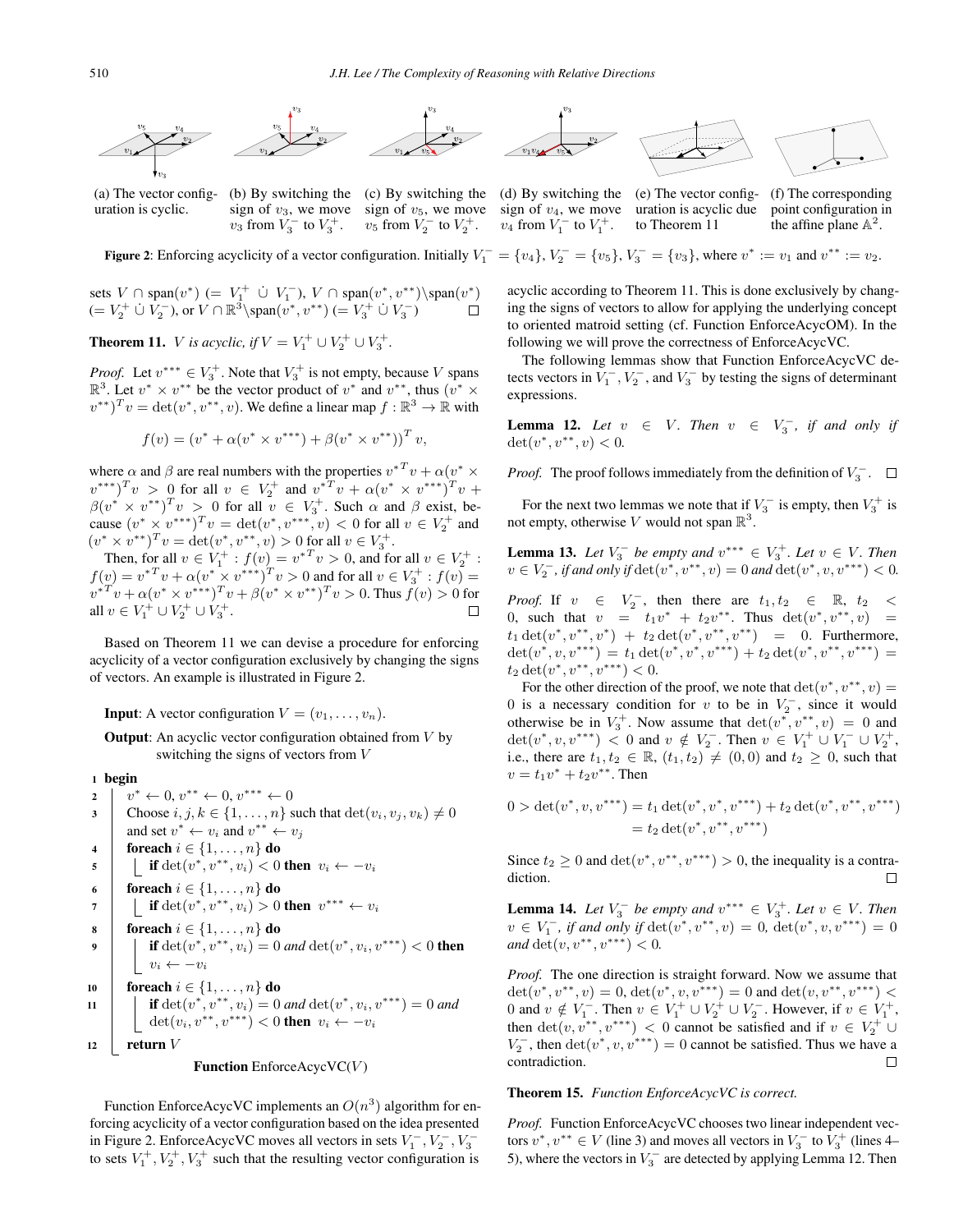it moves all vectors in  $V_2^-$  to  $V_2^+$  (lines 8–9) and all vectors in  $V_1^-$ <br>to  $V^+$  (lines 10–11), where I emma 13 and I emma 14 are applied to  $V_1^+$  (lines 10–11), where Lemma 13 and Lemma 14 are applied,<br>respectively Since  $V = V_1^+ + V_2^- + V_3^+ + V_4^- + V_5^- + V_6^-$  by respectively. Since  $V = V_1^+ \cup V_1^- \cup V_2^+ \cup V_2^- \cup V_3^+ \cup V_3^-$  by<br>Lemma 10 and  $V^ V^-$  are empty  $V = V^+ \cup V^+ \cup V^+$ . Thus Lemma 10 and  $V_1^-, V_2^-, V_3^-$  are empty,  $V = V_1^+ \cup V_2^+ \cup V_3^+$ . Thus <br>V is acyclic by Theorem 11 V is acyclic by Theorem 11.

**Input:** An oriented matroid  $\chi$ .

**Output:** An oriented matroid that is realizable if and only if  $\chi$  is realizable. The realization is acyclic.

<sup>1</sup> begin

```
\begin{array}{c} 2 \\ 2 \end{array} i
               * ← 0, i^{**} ← 0, i^{***} ← 0<br>Thoose i, i, k \in \{1, ..., n\}3 Choose i, j, k \in \{1, \ldots, n\} such that \chi(i, j, k) \neq 0 and set
  4 foreach (i, j, k) \in \{1, \ldots, n\}^3 do<br>5 if \chi(i, j, k) \neq 0 then i^* \leftarrow i;
               * ← i and i^{**} ← j<br>oreach (i, j, k) ∈ J
  \mathsf{f} \left\{\n \begin{array}{c}\n \text{if } \chi(i, j, k) \neq 0 \text{ then } i^* \leftarrow i \text{ and } i^{**} \leftarrow j\n \end{array}\n\right\}6 foreach i \in \{1, ..., n\} do <br>7 f \{i * i * i : i \leq 0\} then
  7 \left[\begin{array}{c} \textbf{if } \chi(i^*, i^{**}, i) < 0 \textbf{ then } \text{SwitchSign}(\chi, i) \end{array}\right]8 foreach i \in \{1, ..., n\} do<br>9 forcach i f \gamma(i^*, i^{**}, i) > 0 then
  9 if \chi(i^*, i^{**}, i) > 0 then i^{***} \leftarrow i10 foreach i \in \{1, ..., n\} do<br>11 if \gamma(i^* \ i^{**} \ i) = 0 and
11 if \chi(i^*, i^{**}, i) = 0 and \chi(i^*, i, i^{***}) < 0 then
                    SwitchSign(\chi, i)12 foreach i \in \{1, ..., n\} do<br>
13 if \gamma(i^*, i^{**}, i) = 0 and
13 if \chi(i^*, i^{**}, i) = 0 and \chi(i^*, i, i^{***}) = 0 and<br>\chi(i, i^{**}, i^{***}) = 0 then \chi(i + \text{obj} \text{sn}(i, i))\chi(i, i^{**}, i^{***}) < 0 then SwitchSign(\chi, i)14 return V
```
#### **Function** EnforceAcycOM $(V)$

We can apply the concept underlying Function EnforceAcycVC to oriented matroids, such that an oriented matroid  $\chi$  can be transformed to an oriented matroid  $\chi'$  which is equivalent in realizability and, if  $\chi'$  is realizable, then it has an acyclic realization. The transformation  $\chi'$  is realizable, then it has an acyclic realization. The transformation<br>is implemented by Eunction Enforce AcycOM which is an one-to is implemented by Function EnforceAcycOM which is an one-toone translation of Function EnforceAcycVC to the oriented matroid setting. The main difference is the use of Function SwitchSign( $\chi$ , i), which modifies  $\chi$  to reflect the change of the sign of vector  $v_i$ .

Function EnforceAcycOM is correct: given an oriented matroid  $\chi$ with a realization  $V$ ,  $\chi' =$  EnforceAcycOM( $\chi$ ) is an oriented ma-<br>troid with an acyclic realization  $V' =$  EnforceAcycVC( $V$ ). On the troid with an acyclic realization  $V' = \text{EnforceAcycVC}(V)$ . On the other hand if  $\chi$  is not realizable, then  $\chi' = \text{EnforceAcycOM}(\chi)$  is other hand, if  $\chi$  is not realizable, then  $\chi' =$  EnforceAcycOM( $\chi$ ) is not realizable as well, because if  $\chi' =$  EnforceAcycOM( $\chi$ ) were real not realizable as well, because if  $\chi' =$  EnforceAcycOM( $\chi$ ) were real-<br>izable with a realization  $V'$  then one would obtain a realization V of izable with a realization  $V'$ , then one would obtain a realization V of  $\sim$  by reversing the operations of switching signs in Enforce AcycOM  $\chi$  by reversing the operations of switching signs in EnforceAcycOM. Note that EnforceAcycOM runs in  $O(n^3)$ .

From the correctness of Function EnforceAcycOM we can conclude the following theorem:

**Theorem 16.** *Given an oriented matroid*  $\chi$  *one can transform it in polynomial time to an oriented matroid*  $χ'$ , *such that*  $χ'$  *is realizable if*<br>and only if  $χ$  is realizable, and if  $x'$  is realizable, then the realization *and only if* χ *is realizable, and if* χ- *is realizable, then the realization is acyclic.*

### Theorem 17. *CSP(*LR*) is* <sup>∃</sup>R*-hard.*

*Proof.* Since ROM is ∃R-complete, it suffices to show that ROM can be reduced to  $CSP(\mathcal{LR})$  in polynomial time. Let an oriented matroid  $\chi : \{1, \ldots, n\}^3 \mapsto \{-1, 0, 1\}$  be given. Since CSP( $\mathcal{LR}$ ) requires point configurations in the plane but the realization of an oriented

**Input**: An oriented matroid  $\chi$  and an index *i*.

Output: An oriented matroid that is obtained by switching all signs of  $\chi$  that involve *i*.

# <sup>1</sup> begin

2 for  $j \leftarrow 1$  to n do<br>3 for  $k \leftarrow 1$  to n  $\begin{array}{c|c} 3 & \text{for } k \leftarrow 1 \text{ to } n \text{ do} \\ 4 & \text{if } \chi(i, j, k) \leftarrow -1 \end{array}$ 4  $\chi(i, j, k) \leftarrow -\chi(i, j, k)$ <br>  $\chi(j, i, k) \leftarrow -\chi(j, i, k)$  $\begin{array}{c|c|c|c} \hline \mathbf{5} & \mathbf{1} & \mathbf{1} & \mathbf{1} \\ \hline \mathbf{6} & \mathbf{1} & \mathbf{1} & \mathbf{1} \\ \hline \mathbf{6} & \mathbf{1} & \mathbf{1} & \mathbf{1} \\ \hline \mathbf{1} & \mathbf{1} & \mathbf{1} & \mathbf{1} \\ \hline \mathbf{1} & \mathbf{1} & \mathbf{1} & \mathbf{1} \\ \hline \mathbf{1} & \mathbf{1} & \mathbf{1} & \mathbf{1} \\ \hline \mathbf{1} & \mathbf{1} & \mathbf{$ 6  $\chi(j, k, i) \leftarrow -\chi(j, k, i)$ <br>  $\chi(i, k, i) \leftarrow -\chi(j, k, i)$  $\begin{array}{c|c|c} \hline \tau & \chi(i,k,j) \leftarrow -\chi(i,k,j) \\ \hline \chi(k,i,j) \leftarrow -\chi(k,i,j) \end{array}$  $\begin{array}{c|c|c} \mathbf{s} & \mathbf{y}(k, j, i) \leftarrow -\chi(k, j, i) \\ \hline \mathbf{y}(k, j, i) & \mathbf{y}(k, j, i) \end{array}$ 9  $\Big| \Big| \Big| \chi(k, i, j) \leftarrow -\chi(k, i, j)$ 10 **return**  $\chi$ 

**Function** SwitchSign( $\chi$ , *i*)

matroid are vectors in the 3-dimensional space, we generate a new oriented matroid  $\chi'$  which is equivalent in realizability and has an acyclic realization when realizable such that the realization of  $\chi'$  can acyclic realization when realizable, such that the realization of  $\chi'$  can<br>be identified with a point configuration in an affine space. This can be be identified with a point configuration in an affine space. This can be accomplished in polynomial time using Function EnforceAcycOM.

Next we translate  $\chi'$  to an instance  $\varphi$  of CSP( $\mathcal{LR}$ ): first, we used the numbers 1 and in the domain  $\chi^2$  of  $\chi'$ translate the numbers  $1, \ldots, n$  in the domain  $\{1, \ldots, n\}^3$  of  $\chi'$ <br>to variables  $v_1, v_2, \ldots, v_n$  defined on the plane  $\mathbb{R}^2$ . Then we to variables  $v_1, v_2, \ldots, v_n$  defined on the plane  $\mathbb{R}^2$ . Then we generate for each triple  $(i, j, k) \in \{1, \ldots, n\}^3$  a constraint  $v_i v_j r v_k$  if  $\chi'(i, j, k) = -1$ ,  $v_i v_j l v_k$  if  $\chi'(i, j, k) = 1$ , and  $v_i v_j f \circ i$  s  $h \rangle v_j$ , if  $\chi'(i, j, k) = 0$  (of Figure 4). Because the  $v_i v_j \{f, e, i, s, b\} v_k$  if  $\chi'(i, j, k) = 0$  (cf. Figure 4). Because the translation does not change the semantics of  $\chi'$  the oriented matroid translation does not change the semantics of  $\chi'$ , the oriented matroid  $\chi'$  is realizable, if and only if  $\alpha$  is satisfiable. As the translations from  $\chi'$  is realizable, if and only if  $\varphi$  is satisfiable. As the translations from  $\chi'$  to  $\chi'$  and from  $\chi'$  to  $\varphi$  are accomplished each in polynomial time  $\chi$  to  $\chi'$  and from  $\chi'$  to  $\varphi$  are accomplished each in polynomial time,<br>and  $\chi$  is realizable, if and only if  $\varphi$  is satisfiable, we have obtained a and  $\chi$  is realizable, if and only if  $\varphi$  is satisfiable, we have obtained a nolynomial-time reduction from ROM to CSP( $\mathcal{LR}$ ). polynomial-time reduction from ROM to  $CSP(\mathcal{LR})$ .



Figure 4: A realization of an acyclic oriented matroid  $\chi$  with  $\chi(1, 2, 3) = 1, \chi(1, 2, 4) = 0, \chi(1, 3, 5) = -1, \chi(2, 3, 4) = 1$ and so forth. Equivalently, we have  $v_1v_2/v_3$ ,  $v_1v_2\{f, e, i, s, b\}v_4$ ,  $v_1v_3$  *r*  $v_5$ , and  $v_2v_3$  *l*  $v_4$ .

Because relations in  $DCC$  are refinements of  $LR$  relations, and thus any  $\mathcal{LR}$  relation can be described as a union of  $\mathcal{DCC}$  relations, we have the following result.

#### Theorem 18. *CSP(*DCC*) is* <sup>∃</sup>R*-hard.*

The proof for the  $\exists \mathbb{R}$ -hardness of CSP( $\mathcal{DRA}$ ) and CSP( $\mathcal{OPRA}_m$ ) can be achieved similarly to Theorem 17. Since the proof is rather technical and gives no new insights, we omit the proof here and refer the reader instead to [12].

**Theorem 19.**  $CSP(DRA)$  and  $CSP(\text{OPRA}_m)$  is  $\exists \mathbb{R}$ -hard.

All in all, we have the following result:

Theorem 20. *Reasoning with relative directional constraint languages is* <sup>∃</sup>R*-hard.*